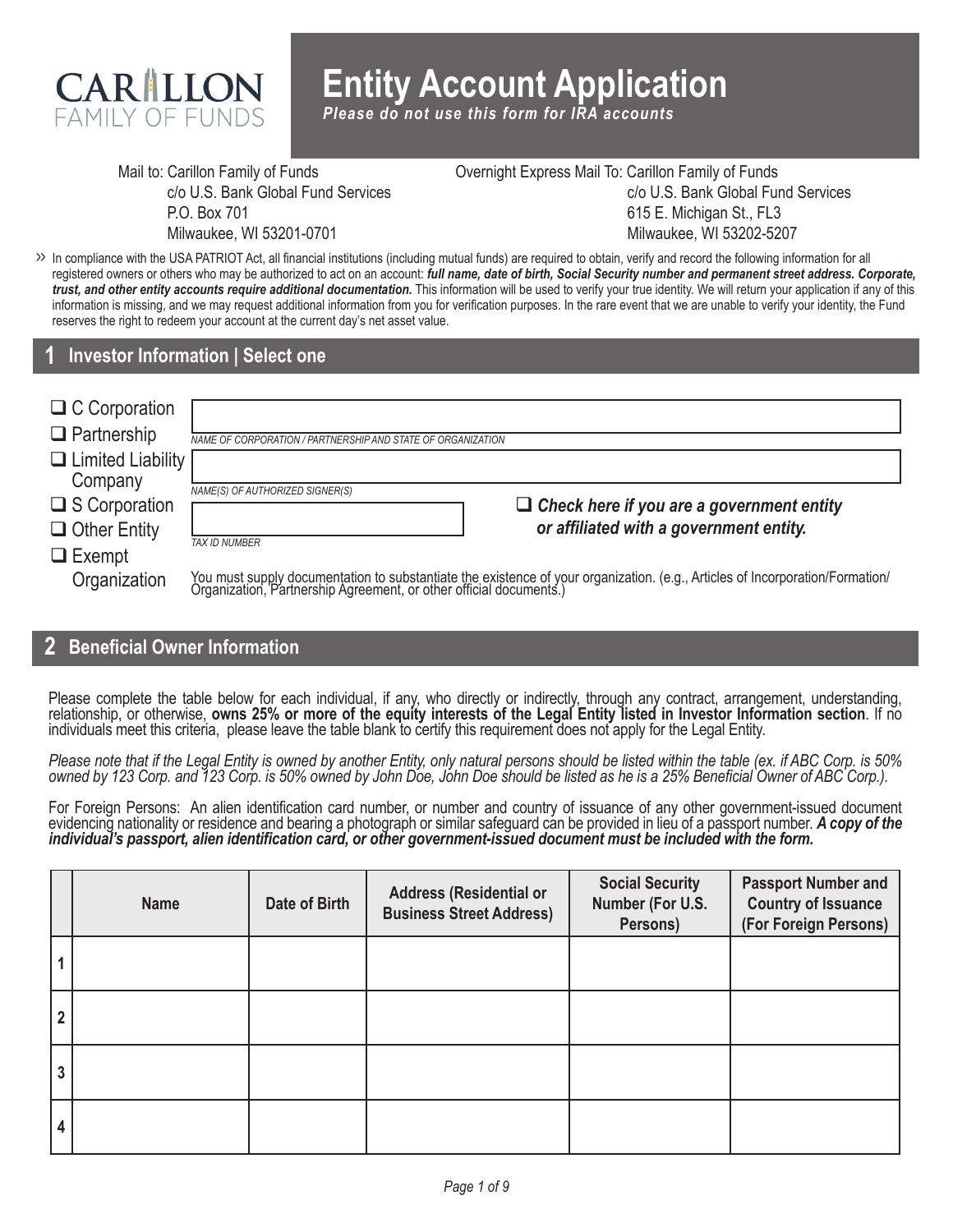## **3 Controller Information**

Please complete the table below with the requested information for one individual with significant responsibility for managing the Legal Entity listed in Investor Information section, such as an executive officer or senior manager (ex. Chief Executive Officer, Chief Financial Officer, Chief Operating Officer, Managing Member, General Partner, President, Vice President, Treasurer), or any other individual who regularly performs similar functions (a beneficial owner named in Beneficial Owner Information section can be listed here if appropriate).

For a Foreign Person: An alien identification card number, or number and country of issuance of any other government-issued document evidencing nationality or residence and bearing a photograph or similar safeguard can be provided in lieu of a passport number. **A copy of the individual's passport, alien identification card, or other government-issued document must be included with the form.** 

| <b>Name</b> | Date of Birth | <b>Address (Residential or</b><br><b>Business Street Address)</b> | <b>Social Security</b><br>Number (For U.S.<br>Person) | <b>Passport Number and</b><br><b>Country of Issuance</b><br>(For Foreign Person) |
|-------------|---------------|-------------------------------------------------------------------|-------------------------------------------------------|----------------------------------------------------------------------------------|
|             |               |                                                                   |                                                       |                                                                                  |

### **4 Permanent Street Address**

*Residential Address or Principal Place of Business - Foreign addresses and P.O. Boxes are not allowed.*

| <b>STREET</b>        |                             | APT/SUITE |
|----------------------|-----------------------------|-----------|
|                      |                             |           |
| <b>CITY</b>          | <b>STATE</b>                | ZIP CODE  |
|                      |                             |           |
| DAYTIME PHONE NUMBER | <b>EVENING PHONE NUMBER</b> |           |
|                      |                             |           |

*E-MAIL ADDRESS*

## $\Box$  Duplicate Statement #1

*Complete only if you wish someone other than the account owner(s) to receive duplicate statements.*

| <b>COMPANY NAME</b> |              |             | <b>COMPAI</b> |
|---------------------|--------------|-------------|---------------|
|                     |              |             |               |
| <b>NAME</b>         |              |             | <b>NAME</b>   |
|                     |              |             |               |
| <b>STREET</b>       |              | APT / SUITE | <b>STREET</b> |
|                     |              |             |               |
| <b>CITY</b>         | <b>STATE</b> | ZIP CODE    | <b>CITY</b>   |

## $\Box$  Mailing Address\* (if different from Permanent Address)

*If completed, this address will be used as the Address of Record for all statements, checks and required mailings. Foreign addresses are not allowed.*

| <b>STREET</b> |              | APT / SUITE |
|---------------|--------------|-------------|
|               |              |             |
| <b>CITY</b>   | <b>STATE</b> | ZIP CODE    |

*\* A P.O. Box may be used as the mailing address.*

## $\Box$  Duplicate Statement #2

*Complete only if you wish someone other than the account owner(s) to receive duplicate statements.*

*COMPANY NAME*

|              |             | <b>NAME</b>   |              |             |
|--------------|-------------|---------------|--------------|-------------|
|              |             |               |              |             |
|              | APT / SUITE | <b>STREET</b> |              | APT / SUITE |
|              |             |               |              |             |
| <b>STATE</b> | ZIP CODE    | <b>CITY</b>   | <b>STATE</b> | ZIP CODE    |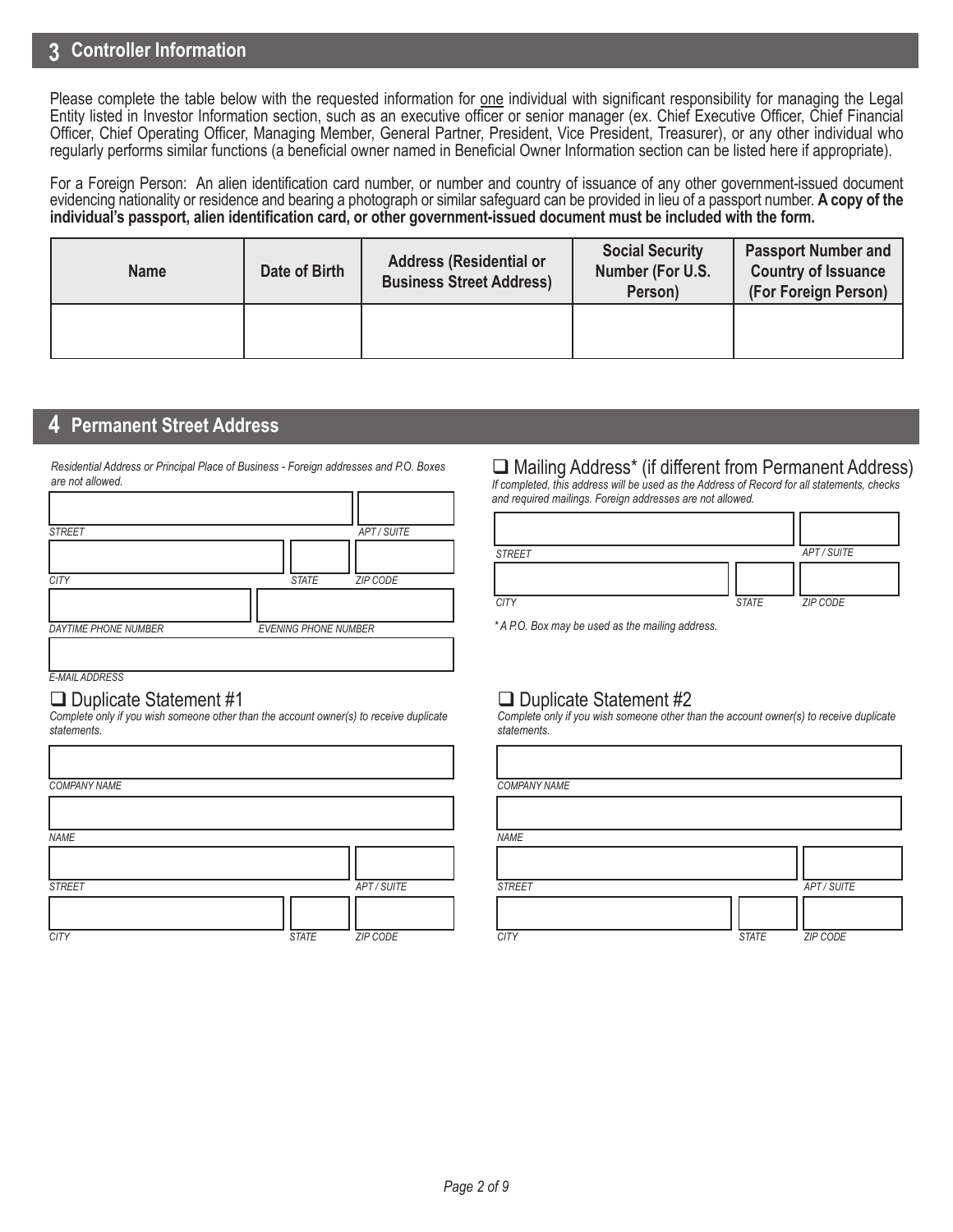## **5 Cost Basis Method**

The Cost Basis Method you elect applies to all covered shares acquired from January 1, 2012 forward and to all identically registered existing and future accounts you may establish, unless otherwise noted. The Cost Basis Method you select will determine the order in which shares are redeemed and how your cost basis information is calculated and subsequently reported to you and to the Internal Revenue Service (IRS). **Please consult your tax advisor to determine which Cost Basis Method best suits your specific situation.** If you do not elect a Cost Basis Method, your account will default to **Average Cost.**

#### **Primary Method (Select only one)**

- **Average Cost** averages the purchase price of acquired shares
- **First In, First Out** oldest shares are redeemed first
- **Last In, First Out** newest shares are redeemed first
- **Low Cost** least expensive shares are redeemed first
- **High Cost** most expensive shares are redeemed first
- **Loss/Gain Utilization**  depletes shares with losses prior to shares with gains and short-term shares prior to long-term shares
- **Specific Lot Identification** you must specify the share lots to be sold at the time of a redemption (This method requires you elect a Secondary Method below, which will be used for systematic redemptions and in the event the lots you designate for a redemption are unavailable.)

Secondary Method – applies only if Specific Lot Identification was elected as the Primary Method (Select only one)

□ First In, First Out

Last In, First Out

- □ Low Cost
- □ High Cost
- □ Loss/Gain Utilization

*Note: If a Secondary Method is not elected, First In, First Out will be used.*

#### **6 Investment and Distribution Options**

#### **By check:** Make check payable to Carillon Family of Funds.

 *Note: All checks must be in U.S. Dollars drawn on a domestic bank. The Fund will not accept payment in cash or money orders. The Fund does not accept post dated checks or any conditional order or payment. To prevent check fraud, the Fund will not accept third party checks, Treasury checks, credit card checks, traveler's checks or starter checks for the purchase of shares.*

#### ■ **By wire: Call 1-800-421-4184.**

*Note: A completed application is required in advance of a wire.*

*If you do not specify a class of shares, Class A shares will be purchased.*

#### **Investment Amount**  *\$1,000 Minimum*

Carillon ClariVest Capital Appreciation Fund  $\Box$  Class A 3850  $\Box$  Class C 3851  $\Box$  Class Y 4175 Carillon ClariVest International Stock Fund  $\Box$  Class A 3946  $\Box$  Class C 3947  $\Box$  Class Y 4177 Carillon Eagle Growth & Income Fund  $\Box$  Class A 3868  $\Box$  Class C 3869  $\Box$  Class Y 4176 Carillon Eagle Mid Cap Growth Fund  $\Box$  Class A 3904  $\Box$  Class C 3905  $\Box$  Class Y 4179 Carillon Eagle Small Cap Growth Fund  $\Box$  Class A 3931  $\Box$  Class C 3932  $\Box$  Class Y 4181 Carillon Reams Core Bond Fund  $\Box$  Class A 4160  $\Box$  Class C 4161  $\Box$  Class Y 4068

|  | <b>Dividends</b>                                                                                        |                   |
|--|---------------------------------------------------------------------------------------------------------|-------------------|
|  |                                                                                                         | Cash <sup>*</sup> |
|  |                                                                                                         |                   |
|  |                                                                                                         |                   |
|  |                                                                                                         |                   |
|  |                                                                                                         |                   |
|  |                                                                                                         |                   |
|  |                                                                                                         |                   |
|  | \$50 AIP Reduced Minimum Class A,C Capital Gains<br>Cash*<br>\$100 AIP Reduced Minimum Class Y Reinvest | Reinvest          |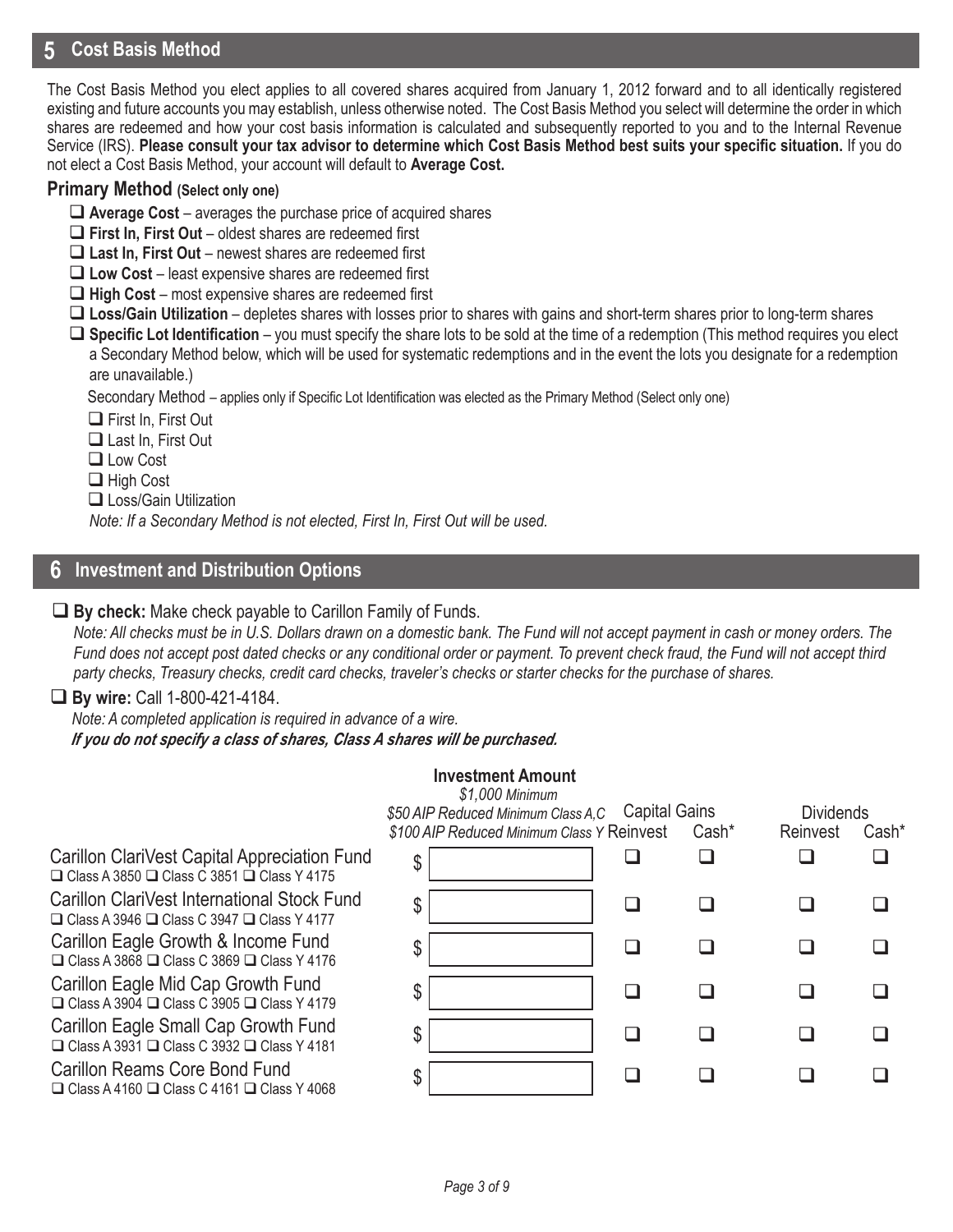#### **Investment Amount**



*If nothing is selected, capital gains and dividends will be reinvested.*

\*Cash distribution should be paid by (select one): **□** Check to Address of Record □ ACH to Bank of Record  *Valid Voided Check or Savings Depsoit Slip Needed in Bank Information section.*

### **7 Periodic Investment Plan (PIP)**

*Your signed Application must be received at least 15 calendar days prior to initial transaction.*

If you choose this option, funds will be automatically transferred from your bank account. Please attach a voided check or savings deposit slip to Bank Information section of this application. We are unable to debit mutual fund or pass-through ("for further credit") accounts.

#### **Draw money for my PIP (check one):** □ Monthly □ Quarterly □ Semi-Annually □ Annually

*If no option is selected, the frequency will default to monthly.*

*\$50 minimum*

Carillon ClariVest Capital Appreciation Fund  $\Box$  Class A 3850  $\Box$  Class C 3851  $\Box$  Class Y 4175

Carillon ClariVest International Stock Fund  $\Box$  Class A 3946  $\Box$  Class C 3947  $\Box$  Class Y 4177

Carillon Eagle Growth & Income Fund  $\Box$  Class A 3868  $\Box$  Class C 3869  $\Box$  Class Y 4176

| AMOUNT PER DRAW | <b>PIP START MONTH</b> | PIP START DAY        |
|-----------------|------------------------|----------------------|
|                 |                        |                      |
| AMOUNT PER DRAW | <b>PIP START MONTH</b> | PIP START DAY        |
|                 |                        |                      |
| AMOUNT PER DRAW | <b>PIP START MONTH</b> | <b>PIP START DAY</b> |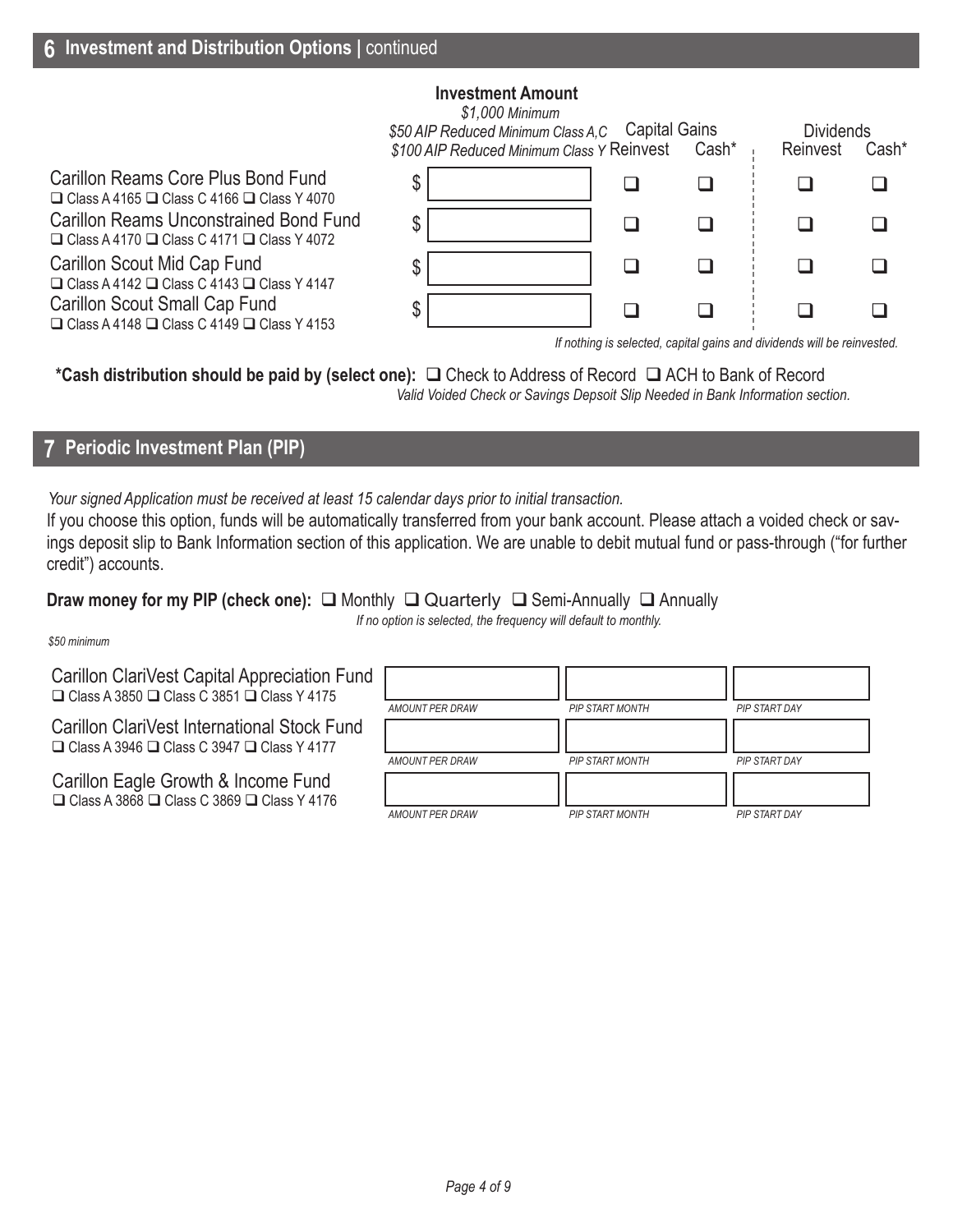Carillon Eagle Mid Cap Growth Fund  $\Box$  Class A 3904  $\Box$  Class C 3905  $\Box$  Class Y 4179

Carillon Eagle Small Cap Growth Fund  $\Box$  Class A 3931  $\Box$  Class C 3932  $\Box$  Class Y 4181

Carillon Reams Core Bond Fund  $\Box$  Class A 4160  $\Box$  Class C 4161  $\Box$  Class Y 4068

Carillon Reams Core Plus Bond Fund  $\Box$  Class A 4165  $\Box$  Class C 4166  $\Box$  Class Y 4070

Carillon Reams Unconstrained Bond Fund  $\Box$  Class A 4170  $\Box$  Class C 4171  $\Box$  Class Y 4072

Carillon Scout Mid Cap Fund  $\Box$  Class A 4142  $\Box$  Class C 4143  $\Box$  Class Y 4147

Carillon Scout Small Cap Fund  $\Box$  Class A 4148  $\Box$  Class C 4149  $\Box$  Class Y 4153

| AMOUNT PER DRAW        | <b>PIP START MONTH</b> | PIP START DAY |
|------------------------|------------------------|---------------|
| AMOUNT PER DRAW        | <b>PIP START MONTH</b> | PIP START DAY |
| <b>AMOUNT PER DRAW</b> | <b>PIP START MONTH</b> | PIP START DAY |
| <b>AMOUNT PER DRAW</b> | <b>PIP START MONTH</b> | PIP START DAY |
| AMOUNT PER DRAW        | <b>PIP START MONTH</b> | PIP START DAY |
| AMOUNT PER DRAW        | <b>PIP START MONTH</b> | PIP START DAY |
| <b>AMOUNT PER DRAW</b> | <b>PIP START MONTH</b> | PIP START DAY |

#### **Please keep in mind that:**

- There is a fee if the automatic purchase cannot be made (assessed by redeeming shares from your account).
- Participation in the plan will be terminated upon redemption of all shares.

### **8 Telephone and Internet Options**

You automatically have the ability to make telephone and/or internet purchases\*, redemptions\* or exchanges per the prospectus, unless you specifically decline below. See the prospectus for minimum and maximum amounts. \* You must provide bank instructions and a voided check or savings deposit slip in the Bank Information section.

Please check the box below if you wish to decline these options. If the options are not declined, you are acknowledging acceptance of these options.

#### **I decline telephone and/or internet transaction privileges.**

*Should you wish to add the options at a later date, a signature guarantee may be required. Please refer to the prospectus or call our shareholder services department for more information.*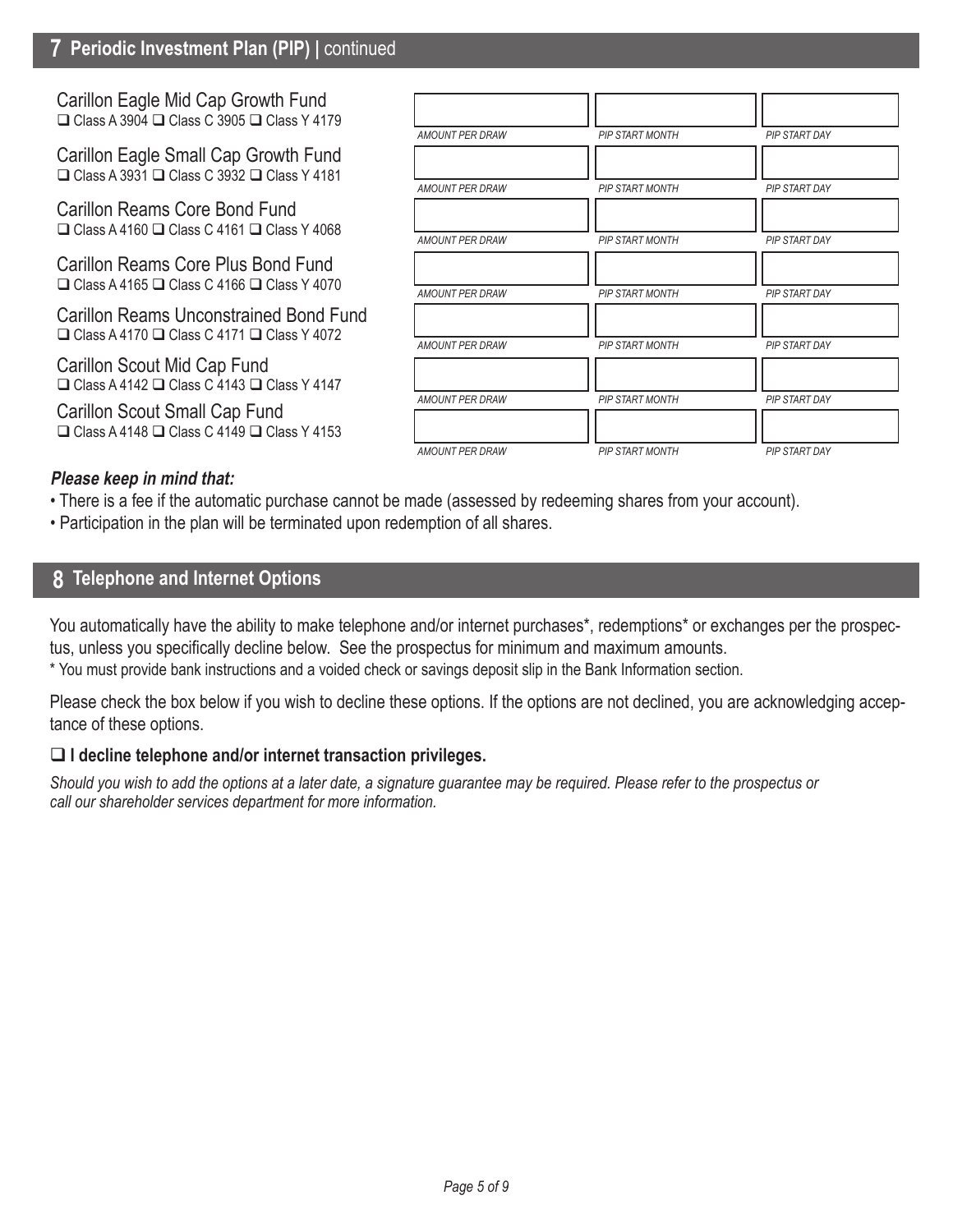## **9 Systematic Withdrawal Plan (SWP)**

*Your signed Application must be received at least 15 calendar days prior to initial transaction.*

□ Payments will be mailed to address in Permanent Street Address section.

□ Payments will be deposited directly into your bank account. Please attach a voided check or savings deposit slip to Bank Information section of this application. We are unable to credit mutual fund or pass-through ("for further credit") accounts.

**Make payments □** Monthly □ Quarterly □ Semi-Annually □ Annually starting with the month given here:

Carillon ClariVest Capital Appreciation Fund  $\Box$  Class A 3850  $\Box$  Class C 3851  $\Box$  Class Y 4175

Carillon ClariVest International Stock Fund  $\Box$  Class A 3946  $\Box$  Class C 3947  $\Box$  Class Y 4177

Carillon Eagle Growth & Income Fund  $\Box$  Class A 3868  $\Box$  Class C 3869  $\Box$  Class Y 4176

Carillon Eagle Mid Cap Growth Fund  $\Box$  Class A 3904  $\Box$  Class C 3905  $\Box$  Class Y 4179

Carillon Eagle Small Cap Growth Fund  $\Box$  Class A 3931  $\Box$  Class C 3932  $\Box$  Class Y 4181

Carillon Reams Core Bond Fund  $\Box$  Class A 4160  $\Box$  Class C 4161  $\Box$  Class Y 4068

Carillon Reams Core Plus Bond Fund  $\Box$  Class A 4165  $\Box$  Class C 4166  $\Box$  Class Y 4070

Carillon Reams Unconstrained Bond Fund  $\Box$  Class A 4170  $\Box$  Class C 4171  $\Box$  Class Y 4072

Carillon Scout Mid Cap Fund  $\Box$  Class A 4142  $\Box$  Class C 4143  $\Box$  Class Y 4147

Carillon Scout Small Cap Fund  $\Box$  Class A 4148  $\Box$  Class C 4149  $\Box$  Class Y 4153

| <b>AMOUNT PER DRAW</b> | <b>SWP START MONTH</b> | <b>SWP START DAY</b> |
|------------------------|------------------------|----------------------|
| <b>AMOUNT PER DRAW</b> | <b>SWP START MONTH</b> | <b>SWP START DAY</b> |
| AMOUNT PER DRAW        | <b>SWP START MONTH</b> | <b>SWP START DAY</b> |
| <b>AMOUNT PER DRAW</b> | <b>SWP START MONTH</b> | <b>SWP START DAY</b> |
| <b>AMOUNT PER DRAW</b> | <b>SWP START MONTH</b> | <b>SWP START DAY</b> |
| <b>AMOUNT PER DRAW</b> | <b>SWP START MONTH</b> | <b>SWP START DAY</b> |
| <b>AMOUNT PER DRAW</b> | <b>SWP START MONTH</b> | <b>SWP START DAY</b> |
| <b>AMOUNT PER DRAW</b> | <b>SWP START MONTH</b> | <b>SWP START DAY</b> |
| <b>AMOUNT PER DRAW</b> | <b>SWP START MONTH</b> | <b>SWP START DAY</b> |
| <b>AMOUNT PER DRAW</b> | <b>SWP START MONTH</b> | <b>SWP START DAY</b> |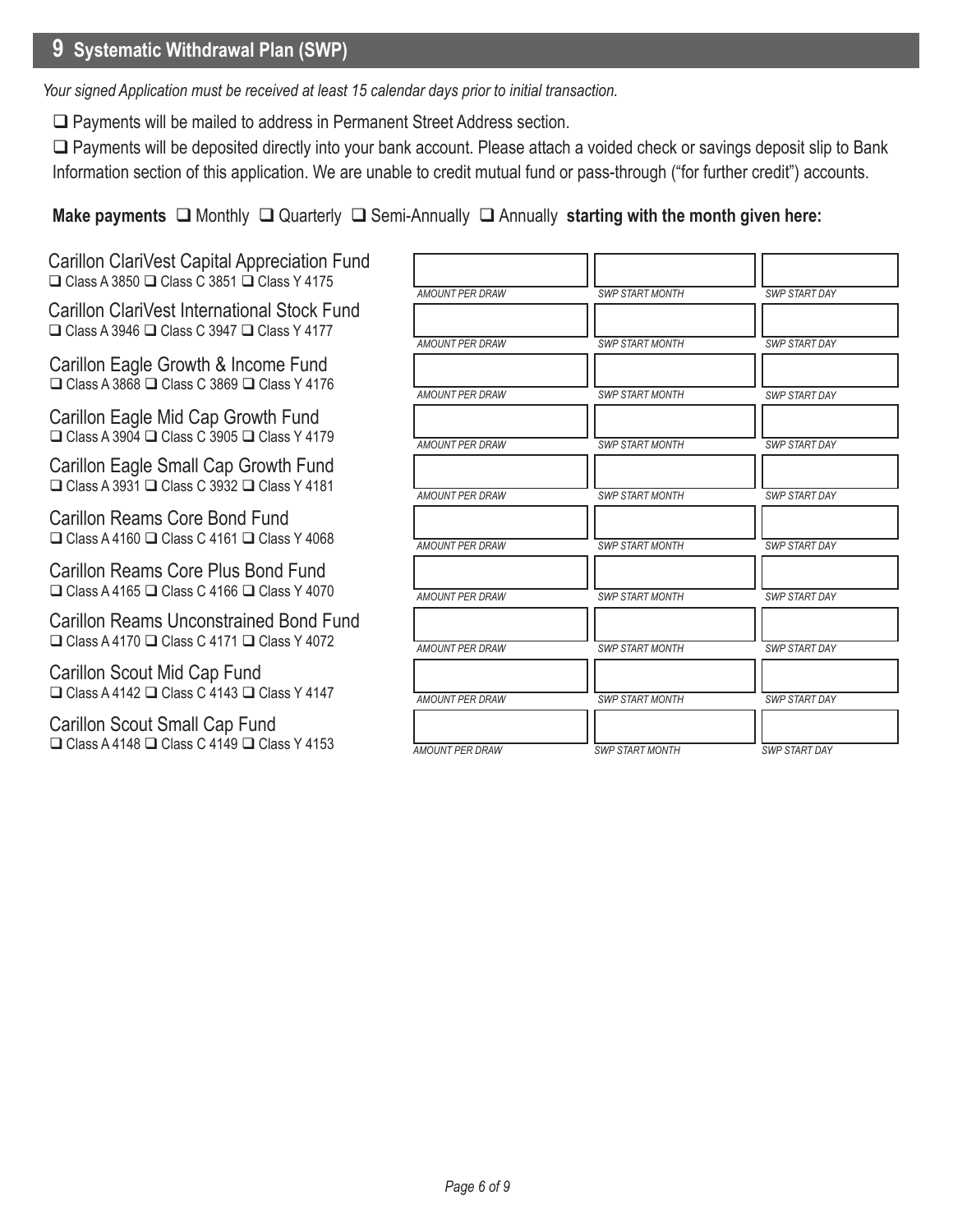### **10 Bank Information**

*If you selected any options which require banking information, please attach a voided check or preprinted savings deposit slip. We are unable to debit or credit mutual fund or pass-through ("for further credit") accounts.* 

*Please contact your financial institution to determine if it participates in the Automated Clearing House System (ACH).*



## **11 Letter of Intent**

 $\Box$  I agree to the terms of the Letter of Intent set forth in the prospectus. Although I am not obligated to do so, it is my intention to invest over a 13-month period in shares of Carillon Family of Funds on which a sales load has been paid an aggregate amount equal to at least:

|  |  | $\Box$ \$25,000 $\Box$ \$50,000 $\Box$ \$100,000 $\Box$ \$250,000 $\Box$ \$500,000 $\Box$ \$1,000,000 |  |
|--|--|-------------------------------------------------------------------------------------------------------|--|
|--|--|-------------------------------------------------------------------------------------------------------|--|

## **12 Rights of Accumulation**

A reduced sales load applies to any purchase of Carillon Family of Funds shares, sold with a sales load, where an investor's then-current investment is \$25,000 or more. If you have additional Carillon Family of Funds accounts, please list them here:

Existing Account Number(s):

## **13 E-Delivery Options**

#### **I would like to:**

- $\Box$  Receive prospectuses, annual reports and semi annual reports electronically
- $\Box$  Receive statements electronically
- $\Box$  Receive tax statements electronically

By selecting any of the above options, you agree to waive the physical delivery of the prospectus, fund reports, account statements and/or tax forms. If you have opted to receive your statements or tax forms electronically, you will need to establish online access to your account, which you may do once your account has been established by visiting www.carillontower.com.

#### **Please note, you must provide your email address in Permanent Street Address section to enroll in e-Delivery.**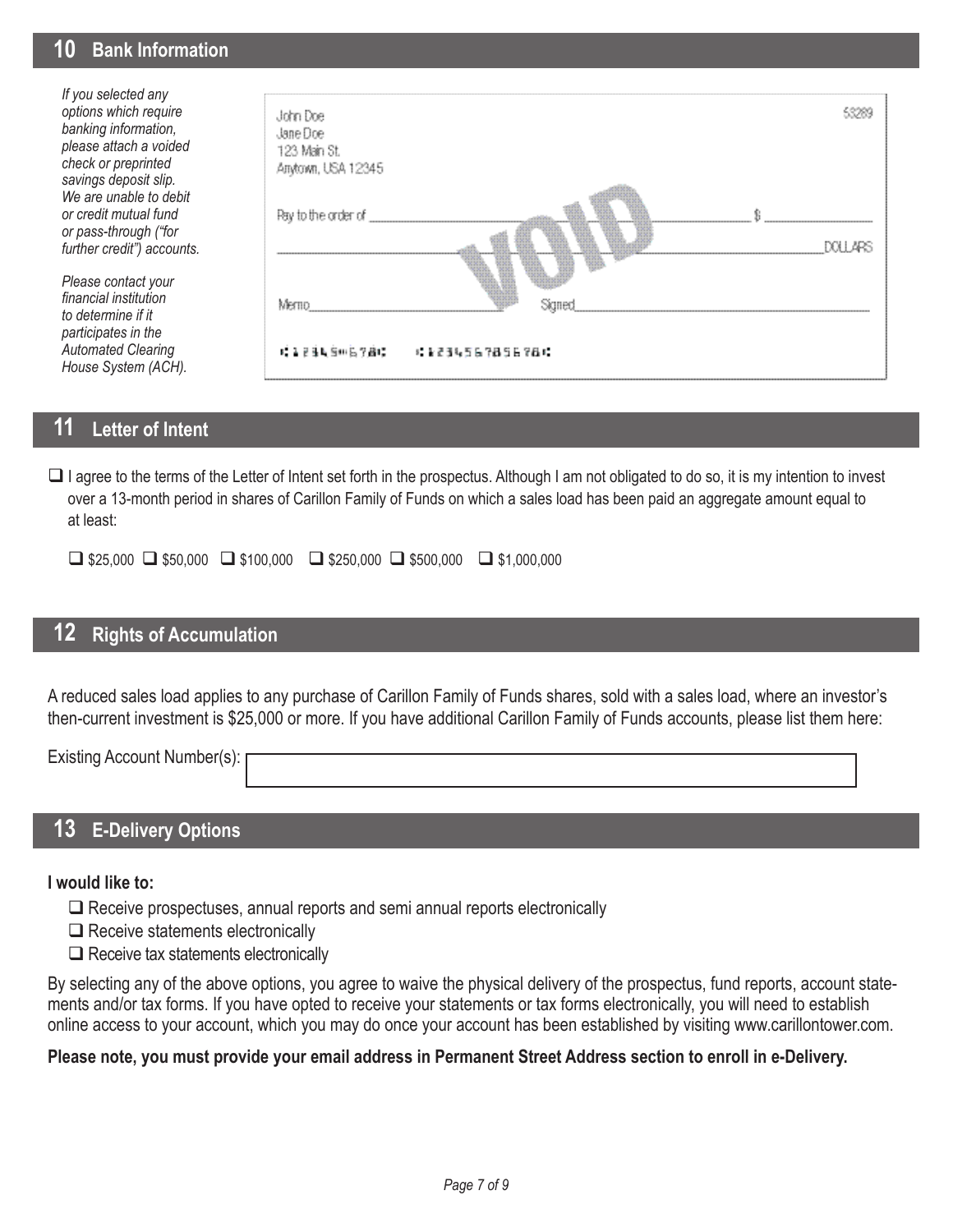I have received and understand the prospectus for the Carillon Family of Funds (the "Fund"). I understand the Fund's investment objectives and policies and agree to be bound by the terms of the prospectus. Before I request an exchange, I will obtain the current prospectus for each Fund. I acknowledge and consent to the householding (i.e., consolidation of mailings) of regulatory documents such as prospectuses, shareholder reports, proxy statements, and other similar documents. I may contact the Fund to revoke my consent. I agree to notify the Fund of any errors or discrepancies within 45 days after the date of the statement confirming a transaction. The statement will be deemed to be correct, and the Fund and its transfer agent shall not be liable, if I fail to notify the Fund within such time period. I certify that I am of legal age and have the legal capacity to make this purchase.

The Fund, its transfer agent, and any of their respective agents or affiliates will not be responsible for banking system delays beyond their control. By completing the banking sections of this application, I authorize my bank to honor all entries to my bank account initiated through U.S. Bank N.A., on behalf of the applicable Fund. The Fund, its transfer agent, and any of their respective agents or affiliates will not be liable for acting upon instructions believed to be genuine and in accordance with the procedures described in the prospectus or the rules of the Automated Clearing House. When AIP or Telephone Purchase transactions are presented, sufficient funds must be in my account to pay them. I agree that my bank's treatment and rights to respect each entry shall be the same as if it were signed by me personally. I agree that if any such entries are not honored with good or sufficient cause, my bank shall be under no liability whatsoever. I further agree that any such authorization, unless previously terminated by my bank in writing, is to remain in effect until the Fund's transfer agent receives and has had reasonable amount of time to act upon a written notice of revocation.

 I understand that my mutual fund account assets may be transferred to my state of residence if no activity occurs within my account during the inactivity period specified in my State's abandoned property laws.

**Under penalty of perjury, I certify that (1) the Social Security or taxpayer identification number shown on this form is my correct taxpayer identification number, and (2) I am not subject to backup withholding as a result of either being exempt from backup withholding, not being notified by the IRS of a failure to report all interest or dividends, or the IRS has notified me that I am no longer subject to backup withholding, (3) I am a U.S. person (including a U.S. resident alien), and (4) I am exempt from FATCA reporting. (Cross out item 2 above if you have been notified by the IRS that you are currently subject to backup withholding due to a failure to report all interest and dividends.)**

**The IRS does not require your consent to any provision of this document other than the certifications required to avoid backup withholding.**

**I hereby certify that to the best of my knowledge, the information provided about me, and the information provided about the beneficial owner(s) and/or the individual with control over the legal entity is complete and correct.** 

| PRINTED NAME OF AUTHORIZED SIGNER |                   |
|-----------------------------------|-------------------|
|                                   |                   |
|                                   |                   |
| SIGNATURE OF AUTHORIZED SIGNER    | DATE (MM/DD/YYYY) |

## **15 Dealer Information**

| <b>DEALER NAME</b>                     |                  | REPRESENTATIVE'S LAST NAME<br><b>FIRST NAME</b><br>M.I. |
|----------------------------------------|------------------|---------------------------------------------------------|
| <b>DEALER'S ID</b>                     | <b>BRANCH ID</b> | <b>REPRESENTATIVE'S ID</b>                              |
| <b>DEALER HEAD OFFICE INFORMATION:</b> |                  | <b>REPRESENTATIVE BRANCH OFFICE INFORMATION:</b>        |
|                                        |                  |                                                         |
| ADDRESS                                |                  | <b>CODE</b><br>ADDRESS                                  |
|                                        |                  |                                                         |
| CITY / STATE / ZIP                     |                  | CITY / STATE / ZIP                                      |
| <b>TELEPHONE NUMBER</b>                |                  | <b>TELEPHONE NUMBER</b>                                 |
| Before you mail, have you:             |                  |                                                         |

□ Completed all USA PATRIOT Act required information?

- Tax ID Number in Investor Information section?
- Permanent street address in Permanent Street Address section? Enclosed additional documentation, if applicable?
- $\Box$  Enclosed your personal check made payable to the Carillon

Family of Funds?

- $\Box$  Included a voided check or savings deposit slip, if applicable?
- $\square$  Signed your application in Signature section?

**For additional information please call us toll-free at 1-800-421-4184 or visit us on the web at www.carillontower.com.**